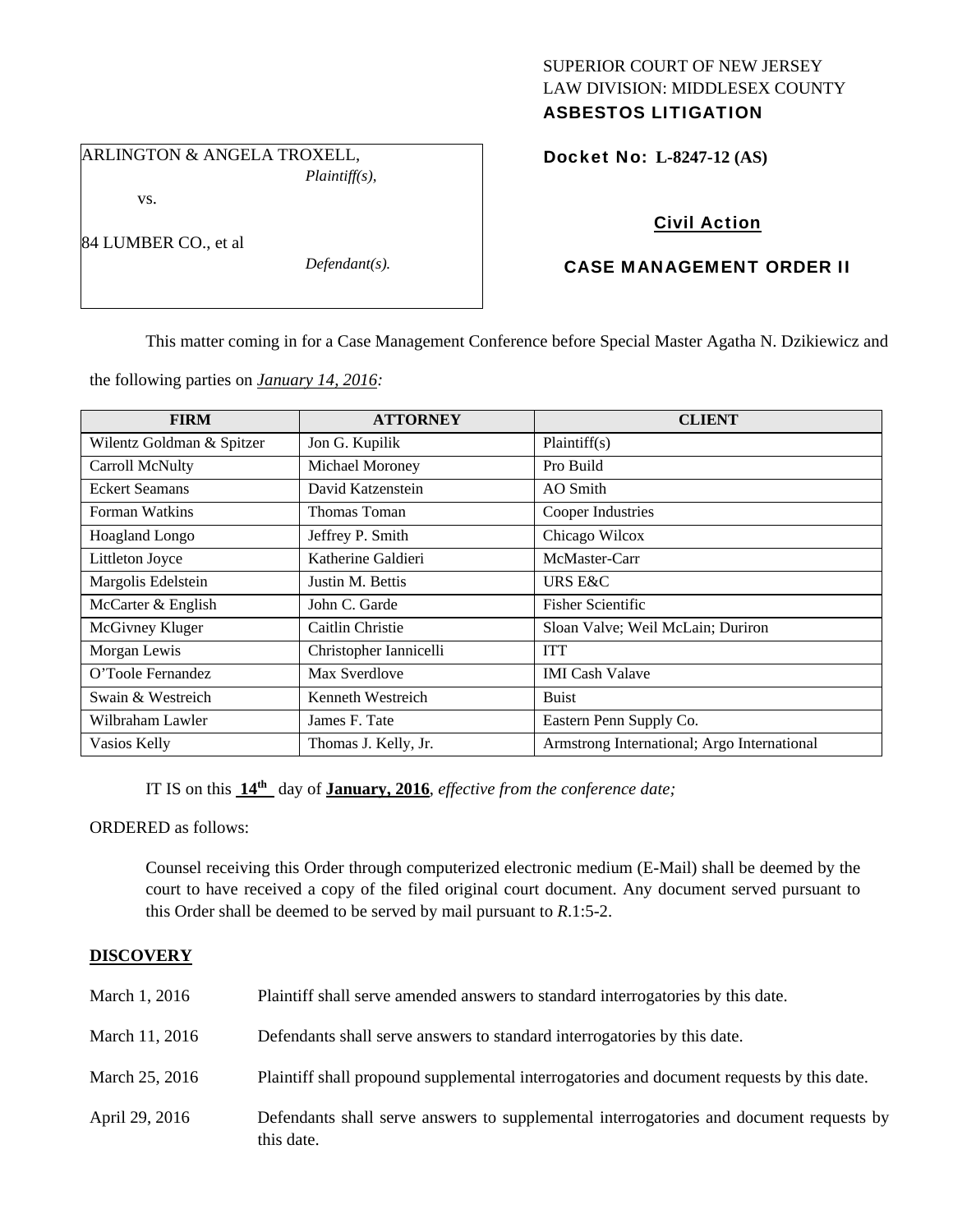| March 25, 2016  | Defendants shall propound supplemental interrogatories and document requests by this<br>date.                                                                                                               |
|-----------------|-------------------------------------------------------------------------------------------------------------------------------------------------------------------------------------------------------------|
| April 29, 2016  | Plaintiff shall serve answers to supplemental interrogatories and document requests by this<br>date.                                                                                                        |
| July 1, 2016    | Plaintiff depositions shall be concluded by this date. Plaintiff's counsel shall contact the<br>Special Master within one week of this deadline if plaintiff depositions are not completed<br>by this date. |
| July 15, 2016   | Fact discovery, including depositions, shall be completed by this date. Plaintiff's counsel<br>shall contact the Special Master within one week of this deadline if all fact discovery is not<br>completed. |
| August 15, 2016 | Depositions of corporate representatives shall be completed by this date.                                                                                                                                   |

## **EARLY SETTLEMENT**

August 26, 2016 Settlement demands shall be served on all counsel and the Special Master by this date.

#### **SUMMARY JUDGMENT MOTION PRACTICE**

| September 23, 2016 | Plaintiff's counsel shall advise, in writing, of intent not to oppose motions by this<br>date. |
|--------------------|------------------------------------------------------------------------------------------------|
| October 7, 2016    | Summary judgment motions shall be filed no later than this date.                               |

November 4, 2016 Last return date for summary judgment motions.

## **MEDICAL DEFENSE**

| Plaintiff shall serve executed medical authorizations by this date. |
|---------------------------------------------------------------------|
|                                                                     |

- March 1, 2016 Plaintiff shall serve a diagnostic medical report and any medical records in plaintiff's possession by this date.
- March 1, 2016 Plaintiff shall serve medical expert reports by this date.
- January 27, 2017 Defendants shall identify its medical experts and serve medical reports, if any, by this date. **In addition, defendants shall notify plaintiff's counsel (as well as all counsel of record) of a joinder in an expert medical defense by this date.**

#### **LIABILITY EXPERT REPORTS**

December 16, 2016 Plaintiff shall identify its liability experts and serve liability expert reports or a certified expert statement by this date or waive any opportunity to rely on liability expert testimony.

## January 27, 2017 Defendants shall identify its liability experts and serve liability expert reports, if any, by this date or waive any opportunity to rely on liability expert testimony.

\_\_\_\_\_\_\_\_\_\_\_\_\_\_\_\_\_\_\_\_\_\_\_\_\_\_\_\_\_\_\_\_\_\_\_\_\_\_\_\_\_\_\_\_\_\_\_\_\_\_\_\_\_\_\_\_\_\_\_\_\_\_\_\_\_\_\_\_\_\_\_\_\_\_\_\_\_\_\_\_\_\_\_\_\_\_\_\_\_\_\_\_\_\_\_\_\_\_\_\_\_\_\_\_\_\_\_\_\_\_